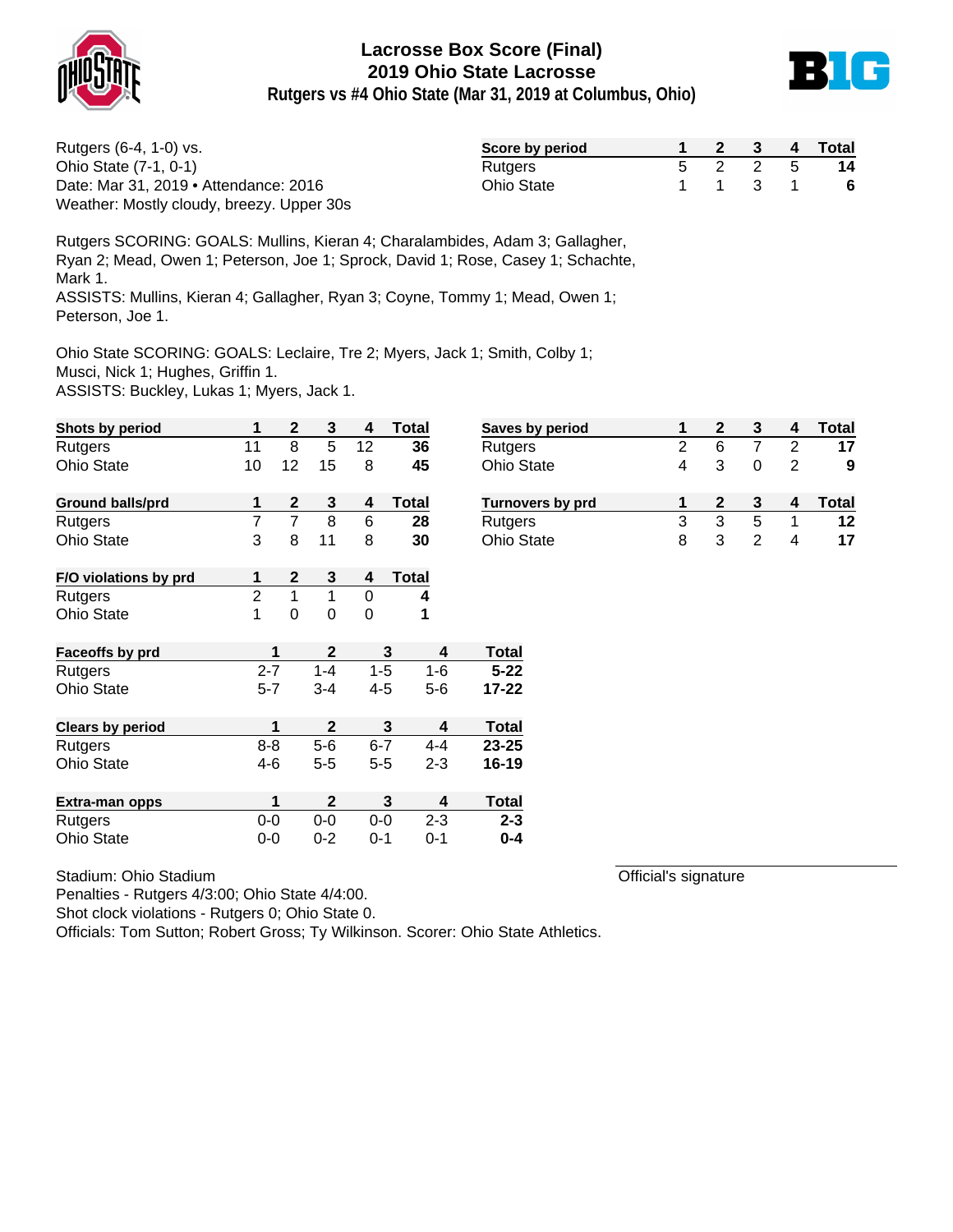



**Rutgers vs #4 Ohio State (Mar 31, 2019 at Columbus, Ohio)**

#### **Ohio State**

| Pos | ## | <b>Player</b>      | G                            | Sh SOG<br>A<br>Pts |                          |                | <b>GB</b>                | Face           | TO          | <b>CT</b>                | Pens                     |              |  |
|-----|----|--------------------|------------------------------|--------------------|--------------------------|----------------|--------------------------|----------------|-------------|--------------------------|--------------------------|--------------|--|
| a   | 2  | Myers, Jack        | 1                            | 1                  | $\overline{2}$           | 7              | 3                        | 1              |             | 3                        |                          |              |  |
| m   | 5  | Jasinski, Jack     | -                            |                    | $\overline{a}$           | $\overline{7}$ | $\overline{2}$           | $\overline{2}$ |             |                          |                          |              |  |
| m   | 7  | Buckley, Lukas     | ٠                            | 1                  | 1                        | $\overline{2}$ | $\overline{2}$           |                |             | 1                        |                          |              |  |
| g   | 8  | Kirson, Josh       |                              |                    |                          |                | $\overline{a}$           | 1              |             |                          |                          |              |  |
| d   | 11 | Henrick, Jeff      |                              |                    | ۰                        |                | ٠                        |                |             |                          |                          | $2 - 2:00$   |  |
| a   | 29 | Reid, Jackson      | $\qquad \qquad \blacksquare$ |                    | $\overline{\phantom{0}}$ | 6              | 1                        | 1              |             | 1                        | $\overline{\phantom{a}}$ |              |  |
| d   | 32 | Borges, Matt       |                              |                    | ۰                        | 1              | $\overline{a}$           | $\overline{2}$ |             | 1                        | 1                        | $1 - 1:00$   |  |
| m   | 34 | Terefenko, Ryan    |                              |                    | ۰                        | $\overline{2}$ | $\overline{2}$           | $\overline{4}$ |             | 1                        |                          |              |  |
| d   | 39 | Salisbury, Joey    |                              |                    | ۰                        |                | $\overline{a}$           | 1              |             | ÷,                       | $\overline{2}$           |              |  |
| a   | 44 | Leclaire, Tre      | $\overline{2}$               |                    | $\overline{2}$           | 9              | 6                        | 3              |             | $\overline{2}$           | 1                        |              |  |
|     |    | -- Substitutes --  |                              |                    |                          |                |                          |                |             |                          |                          |              |  |
|     | 4  | Smith, Colby       | 1                            |                    | 1                        | $\overline{4}$ | 2                        | 1              |             | 1                        |                          |              |  |
|     | 9  | Hughes, Griffin    | 1                            |                    | 1                        | $\mathbf 1$    | $\mathbf{1}$             | $\overline{a}$ |             | $\blacksquare$           |                          |              |  |
|     | 16 | Musci, Nick        | 1                            |                    | 1                        | 3              | 3                        |                |             | 1                        |                          |              |  |
|     | 18 | Barker, Colby      |                              |                    |                          | 1              | 1                        | 1              |             | 1                        | 1                        |              |  |
|     | 19 | Barker, Brandon    |                              |                    | $\overline{\phantom{0}}$ |                |                          |                |             | $\overline{\phantom{a}}$ | 1                        |              |  |
|     | 20 | DeBerry, Omari     |                              |                    |                          |                |                          |                |             |                          |                          |              |  |
|     | 30 | Inacio, Justin     | $\overline{\phantom{a}}$     |                    | ÷,                       | 1              | $\overline{\phantom{a}}$ | 10             | $17 - 22$   | 4                        | $\overline{\phantom{0}}$ | $1 - 1:00$   |  |
|     | 35 | Maccani, Logan     |                              |                    |                          | 1              |                          |                |             | 1                        | 1                        |              |  |
|     | 42 | Mahoney, Caleb     |                              |                    |                          |                |                          |                |             |                          |                          |              |  |
|     | 50 | Riss, Evan         | ۰                            |                    | ÷                        |                | ÷                        | 3              |             |                          | 1                        |              |  |
|     |    | <b>Totals</b>      | 6                            | $\overline{2}$     | 8                        | 45             | 23                       | 30             | 17-22       | 17                       | 8                        | $4 - 4:00$   |  |
|     |    |                    |                              |                    |                          |                |                          |                |             |                          |                          |              |  |
| ##  |    | <b>Goalkeepers</b> | <b>Minutes</b>               | GA                 |                          | W/L            |                          | 1              | $\mathbf 2$ | 3                        | 4                        | <b>Saves</b> |  |
| 8   |    | Kirson, Josh       | 60:00                        | 14                 |                          | L              |                          | 4              | 3           | $\mathbf 0$              | $\overline{2}$           | 9            |  |
|     |    |                    |                              |                    |                          |                |                          |                |             |                          |                          |              |  |

Loss-Kirson, Josh (6-1).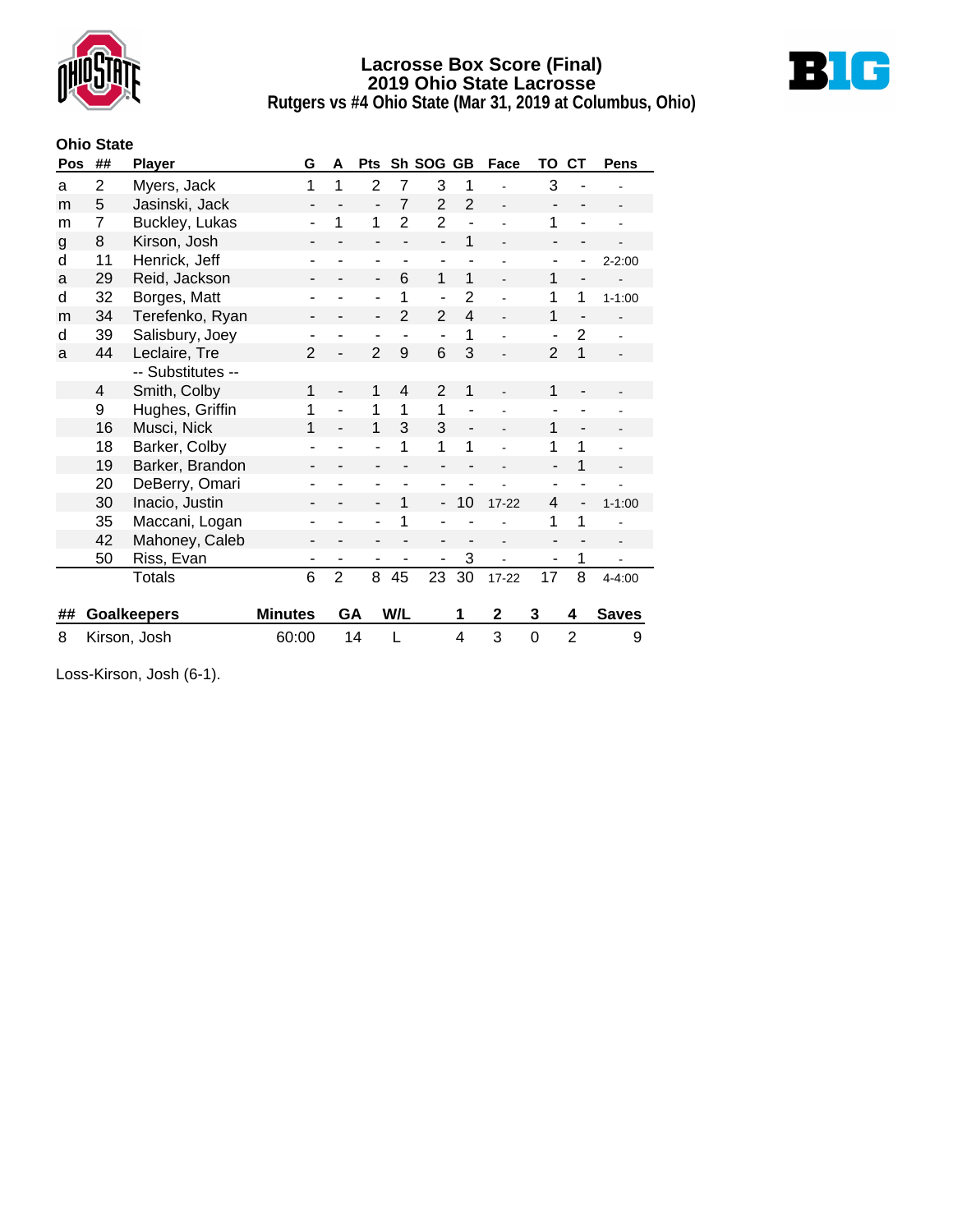



**Rutgers vs #4 Ohio State (Mar 31, 2019 at Columbus, Ohio)**

|     | <b>Rutgers</b> |                         |                          |                          |                          |                |                          |                |                |                          |                              |                |
|-----|----------------|-------------------------|--------------------------|--------------------------|--------------------------|----------------|--------------------------|----------------|----------------|--------------------------|------------------------------|----------------|
| Pos | ##             | <b>Player</b>           | G                        | A                        | <b>Pts</b>               |                | Sh SOG GB                |                | Face           | ΤО                       | <b>CT</b>                    | <b>Pens</b>    |
| m   | 0              | Sprock, David           | 1                        |                          | 1                        | $\overline{2}$ | $\overline{2}$           |                |                | 1                        | -                            | $1 - 1:00$     |
| a   | 4              | Mullins, Kieran         | 4                        | 4                        | 8                        | $\overline{7}$ | 6                        | $\overline{2}$ | $\overline{a}$ | 6                        | $\overline{a}$               |                |
| d   | 5              | Pless, Kyle             | ۰                        |                          | ä,                       |                | ÷,                       | 5              | $0 - 1$        | ÷                        | $\overline{2}$               |                |
| a   | 6              | Coyne, Tommy            | ÷,                       | 1                        | 1                        | $\overline{a}$ | -                        | 1              |                | 1                        | $\overline{a}$               |                |
| a   | 8              | Charalambides, Adam     | 3                        |                          | 3                        | 12             | 7                        | 3              |                | 1                        | 1                            | $1 - 0:30$     |
| g   | 10             | Edelmann, Max           | $\overline{\phantom{0}}$ | $\overline{\phantom{0}}$ | -                        | Ĭ.             | $\overline{\phantom{0}}$ | 1              | $\frac{1}{2}$  | $\overline{\phantom{0}}$ | $\qquad \qquad \blacksquare$ |                |
| d   | 19             | <b>Bullett, Garrett</b> |                          | ۰                        | ٠                        | ۰              | ٠                        | $\overline{2}$ |                | -                        | $\overline{2}$               |                |
| m   | 20             | Rose, Casey             | 1                        | $\overline{a}$           | 1                        | $\overline{2}$ | $\overline{2}$           |                |                | 1                        |                              |                |
| m   | 34             | Gallagher, Ryan         | $\overline{2}$           | 3                        | 5                        | 5              | $\overline{2}$           |                |                |                          |                              |                |
| d   | 77             | Thompson, Jack          |                          |                          |                          |                |                          | 1              |                |                          |                              |                |
|     |                | -- Substitutes --       |                          |                          |                          |                |                          |                |                |                          |                              |                |
|     | $\overline{2}$ | Daninger, Cole          |                          |                          |                          |                |                          | 1              |                |                          |                              |                |
|     | 7              | Harryman, Connor        |                          |                          |                          |                | ÷                        | 3              | $5 - 17$       |                          |                              |                |
|     | 14             | Sanguinetti, Michael    |                          |                          | -                        |                | -                        | 1              |                |                          |                              |                |
|     | 15             | Schachte, Mark          | 1                        | ÷,                       | 1                        | 1              | 1                        | L,             |                |                          |                              |                |
|     | 18             | Christiano, Mark        |                          |                          |                          |                |                          | 1              |                |                          |                              |                |
|     | 21             | Peterson, Joe           | 1                        | 1                        | $\overline{2}$           | $\overline{2}$ | $\overline{2}$           |                |                |                          | ۰                            |                |
|     | 26             | Franckowiak, Zackary    |                          |                          |                          |                |                          | $\overline{2}$ |                | 1                        |                              |                |
|     | 27             | Marron, Robert          |                          |                          | ä,                       |                | ۰                        |                |                | 1                        |                              | $\blacksquare$ |
|     | 29             | Rall, Ethan             |                          |                          | $\overline{\phantom{0}}$ | 1              | $\overline{a}$           | 1              | $0 - 4$        |                          | 2                            |                |
|     | 32             | Pakzad, Jordan          |                          |                          |                          |                |                          |                |                |                          |                              |                |
|     | 39             | Mead, Owen              | 1                        | 1                        | $\overline{2}$           | 3              | 1                        | $\overline{a}$ |                | -                        |                              | $1 - 0:30$     |
|     | 40             | Michaeli, Garrett       |                          |                          |                          | 1              |                          | 4              |                |                          | 1                            | $1 - 1:00$     |
|     | 62             | Gillespie, Brodie       |                          |                          |                          |                |                          |                |                | -                        | $\overline{\phantom{a}}$     |                |
|     |                | Totals                  | 14                       | 10                       | 24                       | 36             | 23                       | 28             | $5 - 22$       | 12                       | 8                            | $4 - 3:00$     |
|     |                |                         |                          |                          |                          |                |                          |                |                |                          |                              |                |
| ##  |                | <b>Goalkeepers</b>      | <b>Minutes</b>           | GA                       |                          | W/L            |                          | 1              | $\mathbf 2$    | 3                        | 4                            | <b>Saves</b>   |
| 10  | Edelmann, Max  |                         | 60:00                    |                          | 6                        | W              |                          | $\overline{2}$ | 6              | $\overline{7}$           | $\overline{2}$               | 17             |

Win-Edelmann, Max (4-4).